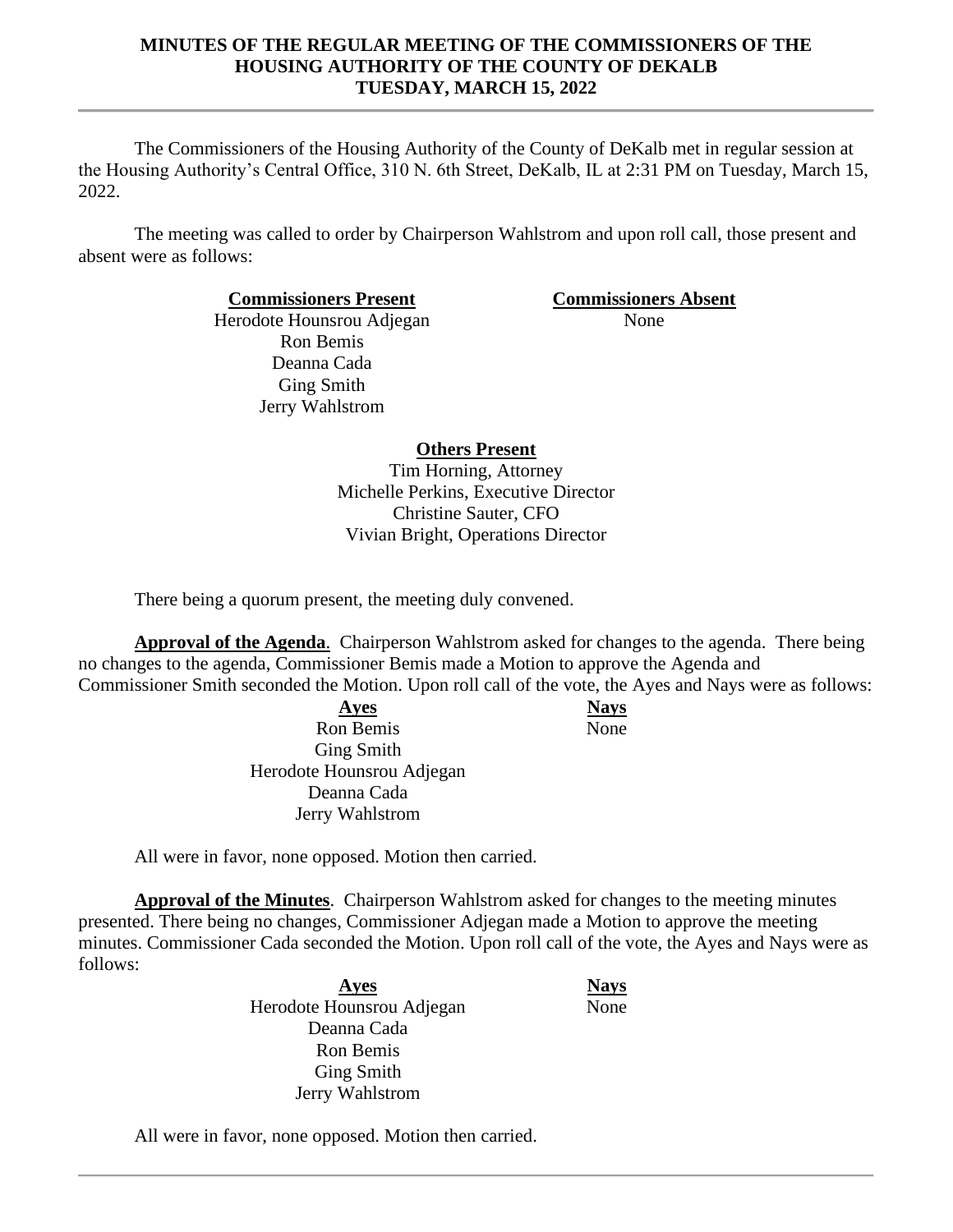**Public Comment**. Members of the public were present; however, no comments were made.

**Financial Report, Bills & Payroll**. The February YTD financials were reviewed and discussed noting that all program earnings are over budget year to date. The agency is pleased with the outlook of finishing another fiscal year with strong earnings. Staff updated the Board on the FY22 HUD appropriations signed into law March 11, 2022. Overall HUD funding increased 7.5% with increases to PH operating fund, Capital funds, and HCV HAP and admin fee funding. It was noted by PHADA that the increase is appreciated, however, the HCV admin fees, and capital funds are still severely underfunded for their program needs. Staff noted that the FY22 financial audit is set for June 13-15, 2022.

The bills and payroll were submitted to the Commissioners for approval of payment. Commissioner Adjegan moved that the bills and payroll be approved as submitted. Commissioner Cada seconded the Motion. Upon roll call, the Ayes and Nays were as follows:

> **Ayes Nays** Herodote Hounsrou Adjegan Deanna Cada Ron Bemis Ging Smith Jerry Wahlstrom None

All were in favor, none opposed. Motion then carried.

**Report of the Secretary-Treasurer/Executive Director.** *Legal.* Attorney Horning provided an update on current tenant evictions, court actions and applicant administrative reviews in process. Horning noted that he has consulted and assisted ED Perkins with recent FOIA's and has provided responses to recent Public Access Bureau complaints. Perkins gave a brief overview of the attrition for Public Housing and the Housing Choice Voucher Program, noting it was typical.

*Sunset View Apartments [Hinckley] - Fire.* No progress to report. Concerns remain about the amount of moisture present and what impact it will have on the rebuild. To determine next steps additional consultation between the structural engineer, AHRMA, the restoration company and the architect will take place in the coming weeks.

*Rental Assistance Demonstration [RAD].* No further action with RAD this month.

*Capital Projects.* Primary focus continues to be on the Civic Water Pipe Replacement project. Staff continues to work on timelines and relocation plans. We are very pleased with attention to detail of the contractor. Because of their due diligence in checking materials and fittings before beginning, they were able to determine a discrepancy in piping size, helping to stave off unnecessary project delays. Staff is waiting for the architect to complete the RFP for the TSP Air Condensing Unit. Civic Boiler Blower Fans have been replaced and the project is complete. Replacement parts and materials continue to be difficult to obtain in a timely manner. Staff will be working on preparation of a Radon Testing RFP.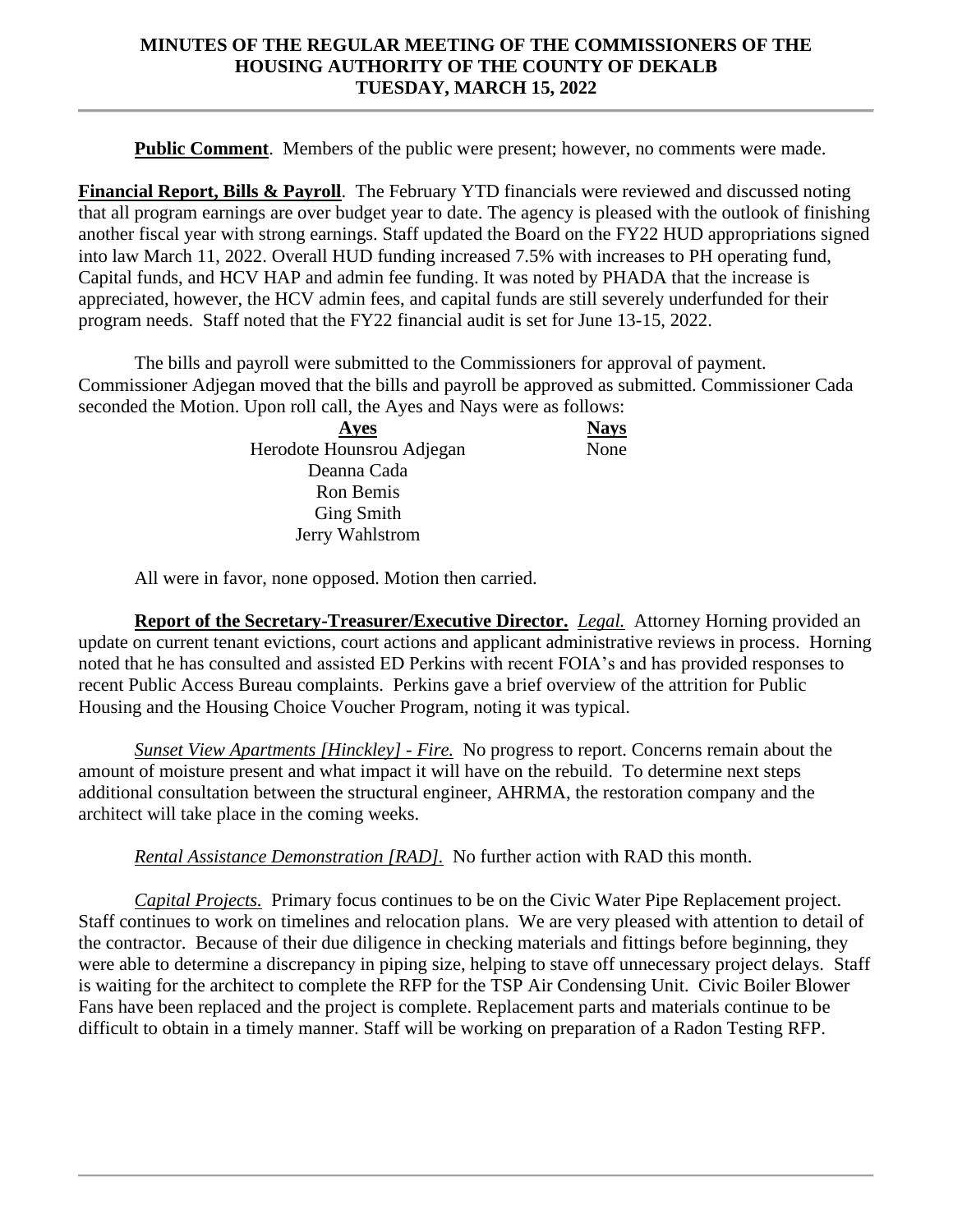## *Housing Needs – project discussion.* No update.

Perkins reviewed some general items noting that all Emergency Housing Vouchers are leased; the new owners of 403 units (previously Hunter Properties) are in process of rehabbing units and are interested in working with the voucher program. HACD was contacted by a HUD contractor performing NSPIRE inspections. Civic and Mason Apartments were to be inspected however due to the capital project in progress we were afforded a temporary pass. The Sprint antenna at Taylor Street Plaza will be decommissioned due to their buy out by T-Mobile and the fact that T-Mobile has an existing platform. Some of the lost Sprint revenue will be recouped by the new incoming DISH Wireless platform. Staff continues to work on Section 3 compliance and are contemplating an intergovernmental agreement with Rockford Housing Authority to assist in meeting the requirements. Perkins noted that VASH vouchers have had a persistent underutilization issue. While the lack of homeless Veterans is a very good thing, being underutilized in the program is not and some form of resolution will be needed. Perkins informed Commissioners that Chicago Housing Authority intends to absorb 25 port out vouchers which will drastically impact HACD utilization and most likely take six months to a year to recover.

### **Reports of Committees**. None

**Resolutions**: The Board was presented with **Resolution 22-21 Collection Loss Write Off FYE 3/31/22.** In compliance with our policy, every attempt was made to recover funds from these tenants. As part of the fiscal year closure the Commissioners are made aware of the balance of the account write offs totaling \$30,597.84. Approval of the resolution would maintain compliance with HUD and HACD policy. Commissioner Bemis made a motion to approve. Commissioner Smith seconded the Motion. Upon roll call, the Ayes and Nays were as follows:

| Ayes                                                  |
|-------------------------------------------------------|
| Ron Bemis                                             |
| <b>Ging Smith</b>                                     |
| Herodote Hounsrou Adjegan                             |
| Deanna Cada                                           |
| Jerry Wahlstrom                                       |
| All were in favor, none opposed. Motion then carried. |

The Board was presented with **Resolution 22-22 Write Off of Non-Expendable Equipment FYE 3/31/22.** In compliance with our Financial Management Handbook's Disposition Policy, every attempt was made to recover funds from the liquidation of these assets and as part of the fiscal year closure the Commissioners are made aware of the disposed assets totaling \$118,233.30. Approval of the resolution would maintain compliance with HUD and HACD policy. Commissioner Cada made a motion to approve. Commissioner Adjegan seconded the Motion. Upon roll call, the Ayes and Nays were as follows:

> **Ayes Nays** Deanna Cada Herodote Hounsrou Adjegan Ron Bemis Ging Smith Jerry Wahlstrom

None

**Ayes Nays**

None

All were in favor, none opposed. Motion then carried.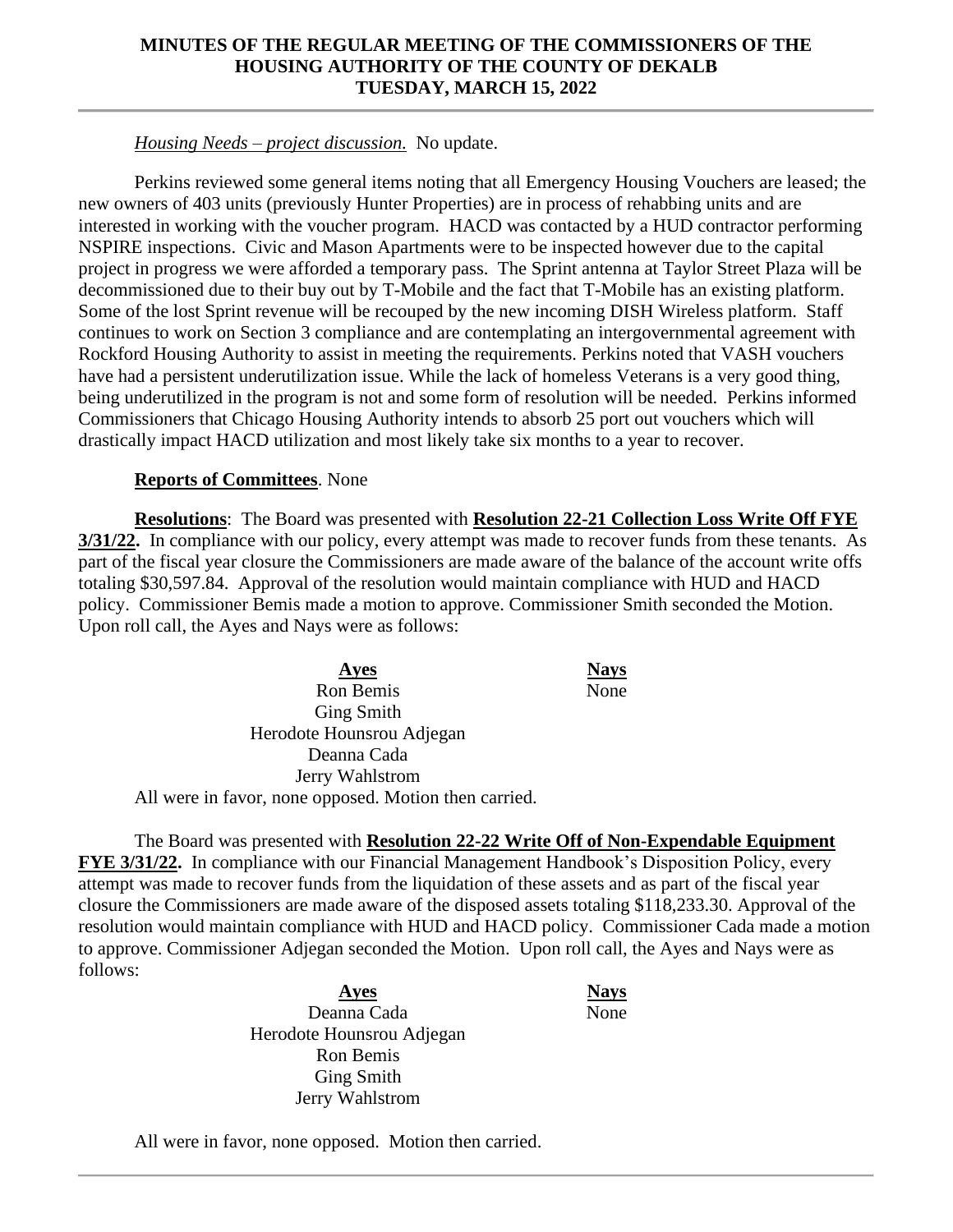The Board was then presented with **Resolution 22-23 Approval of Operating Budget for FYB 4/1/22 [FY23].** In compliance with HUD regulations Housing Authority's must approve and submit an approved agency operating budget annually to HUD. Commissioners were presented with two budgets, Budget A (staff recommended) and Budget B. Commissioner Bemis made a motion to approve Budget B. Commissioner Adjegan seconded the Motion. Upon roll call, the Ayes and Nays were as follows:

> **Ayes Nays** Ron Bemis Herodote Hounsrou Adjegan Deanna Cada Ging Smith Jerry Wahlstrom

None

All were in favor, none opposed. Motion then carried.

**Old Business.** To cure any OMA concerns stemming from the February 15, 2022, board meeting, Commissioners revoted on the compensation for the Executive Director. Commissioner Smith made a motion to reapprove the fiscal year 2023 salary of the Executive Director to be sat at a 3% increase, a bonus of \$10,000.00 and an auto allowance of \$200.00 per month. Commissioner Adjegan seconded the motion. Upon roll call, the Ayes and Nays were as follows:

> **Ayes Nays** Ging Smith Herodote Hounsrou Adjegan Ron Bemis Deanna Cada Jerry Wahlstrom

None

**New Business***.* Chairperson Wahlstrom announced the Resignation of Executive Director Michelle Perkins and read in full the comments in Exhibit A. Commissioners discussed a tentative plan for initial review of resumes.

**Adjournment**. There being no further business to come before the Commissioners, Chairperson Wahlstrom asked for a Motion to adjourn the regular meeting. Commissioner Adjegan made a motion to adjourn. Commissioner Bemis seconded the Motion. The Ayes and Nays were as follows:

> **Ayes Nays** Herodote Hounsrou Adjegan Ron Bemis Deanna Cada Ging Smith Jerry Wahlstrom

**None** 

All were in favor, none opposed. Motion then carried.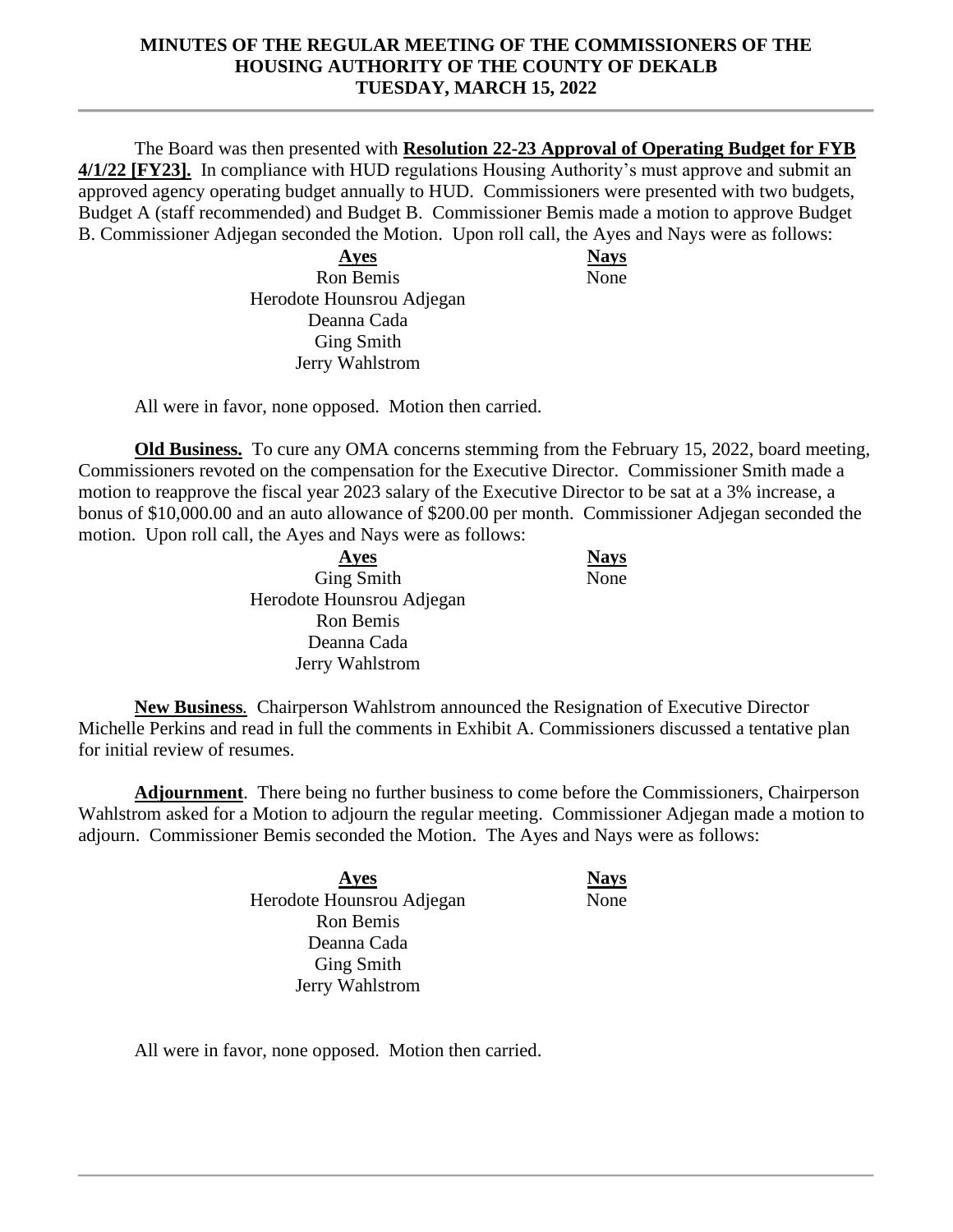\_\_\_\_\_\_\_\_\_\_\_\_\_\_\_\_\_\_\_\_\_\_\_\_\_\_\_\_\_\_\_\_\_

**CHAIRMAN** 

The meeting was adjourned at 3:37 PM until the regular meeting scheduled to take place, in person on Tuesday, April 19, 2022, at 2:30 PM at 310 N. 6<sup>th</sup> Street, DeKalb IL 60115.

(SEAL)

ATTEST:

\_\_\_\_\_\_\_\_\_\_\_\_\_\_\_\_\_\_\_\_\_\_\_\_\_\_\_\_\_\_\_ SECRETARY-TREASURER